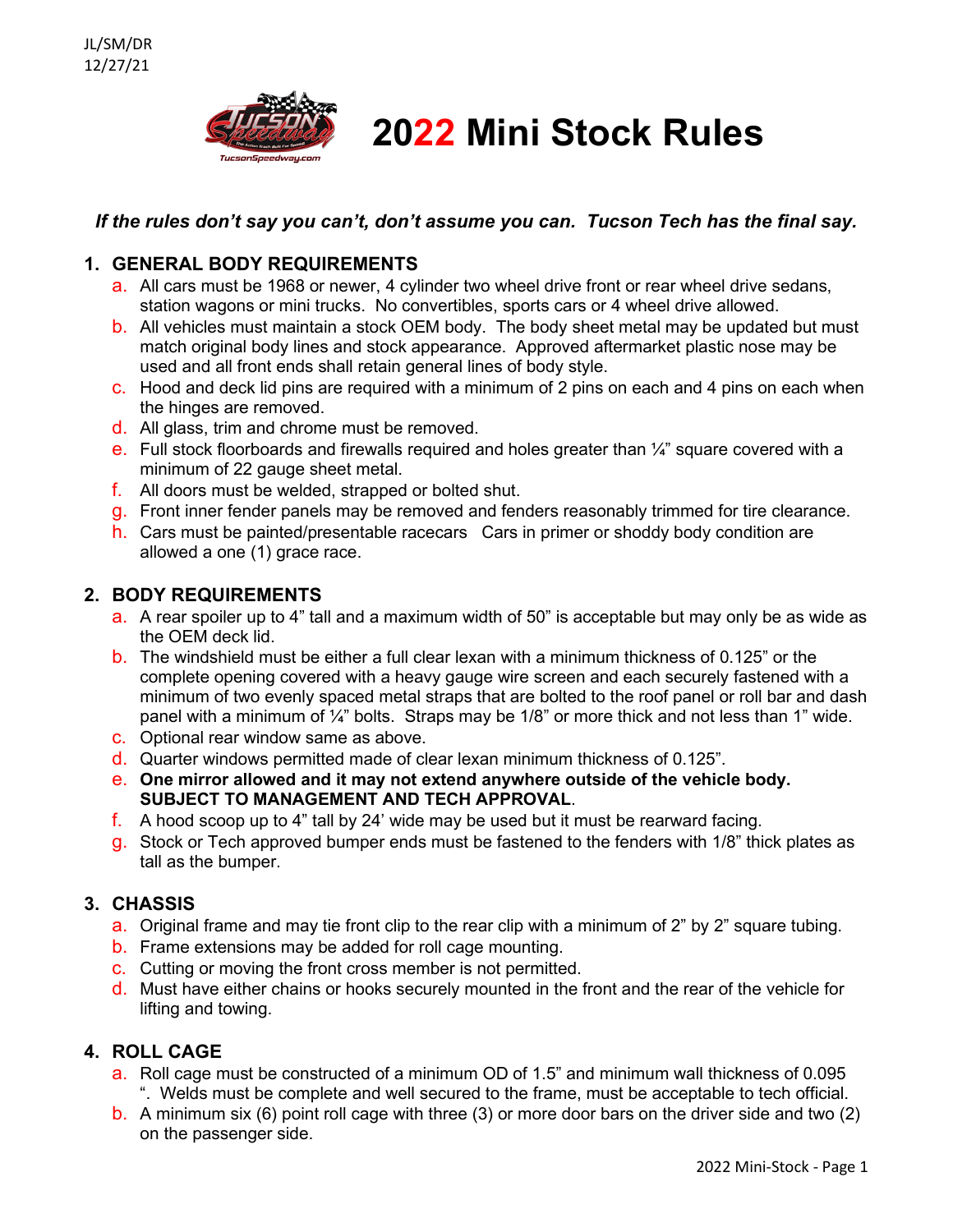12/27/21

- c. Driver's side door bars must be platted with a steel plate minimum 1/8" thickness with minimum dimensions 24" tall and 32" wide or plates may be welded between the three bars.
- d. A radiator protection hoop may replace the stock radiator support.
- e. Roll cage bars that may come in contact with the drive must be covered with racing roll bar padding.

# **5. WEIGHT, HEIGHT, WHEELBASE**

- a. Minimum weight with driver before any event is 2400 lbs.
- b. Left Side Weight 55% maximum with driver I the vehicle.
- c. Tech reserves the right to make adjustments with car weight and left side percentage.
- d. Frame rails, body, oil pan, and exhaust must maintain at least 3" clearance with driver in the vehicle.
- e. Fuel cell must have at least 10" ground clearance with driver in the vehicle.
- f. Minimum wheelbase of 90" inches and maximum of 105". May not be altered from factory specifications, no tolerance.
- g. All added weight that is not contained in the frame rails or in steel tubing welded to the frame, must be painted white, must have the car number clearly visible on each piece, and must be securely attached with a minimum of two  $(2)$   $\frac{1}{2}$ " grade 5 minimum bolts with lock nuts.
- h. No pellets, tungsten or movable weight allowed.
- i. In the interest of safety, a \$10.00 per pound fine **may** be assessed to the driver of any car that loses a ballast weight on the track surface. This fine will be paid to and verified by Tech, prior to further competition.

## **6. SUSPENSION**

- a. Performance coil springs allowed.
- b. Adjustable upper spring buckets, struts and weight jacks allowed.
- c. One, general production street car stock-type front sway bar only.
- d. May use a three link setup. One (90-10) shock may be mounted on the top of and in the center of the rear end housing.
- e. The lower trailing arms must be in the stock location on the rear end housing.
- f. Performance leaf springs allowed. Adjustable rear shackles, sliders and lowering blocks permitted.
- g. Only one steel shock per wheel but no rebuild able shocks are allowed. Coil over shocks allowed if stock on that model chassis. No threaded body shocks.
- h. Stock OEM upper and lower control arms must be used unless unless tech allows aftermarket control arms, IN WRITING because salvage yard parts are limited or just as expensive.
- i. Maximum tread width of 61". A 1" difference between front and rear allowed.

# **7. STEERING**

- a. A quick release steering wheel is mandatory.
- b. Steering column must be collapsible and U-joints are acceptable.

### **8. BRAKES**

- a. All four wheel brakes must operate at all times.
- b. OEM brake rotors, hubs and calipers must be steel and may not be lightened.
- c. Master cylinder must remain stock production and in stock location.
- d. Brake pedal assembly must remain stock and in stock location.
- e. Rear disc brakes allowed, must be OEM cast iron and no aftermarket parts permitted.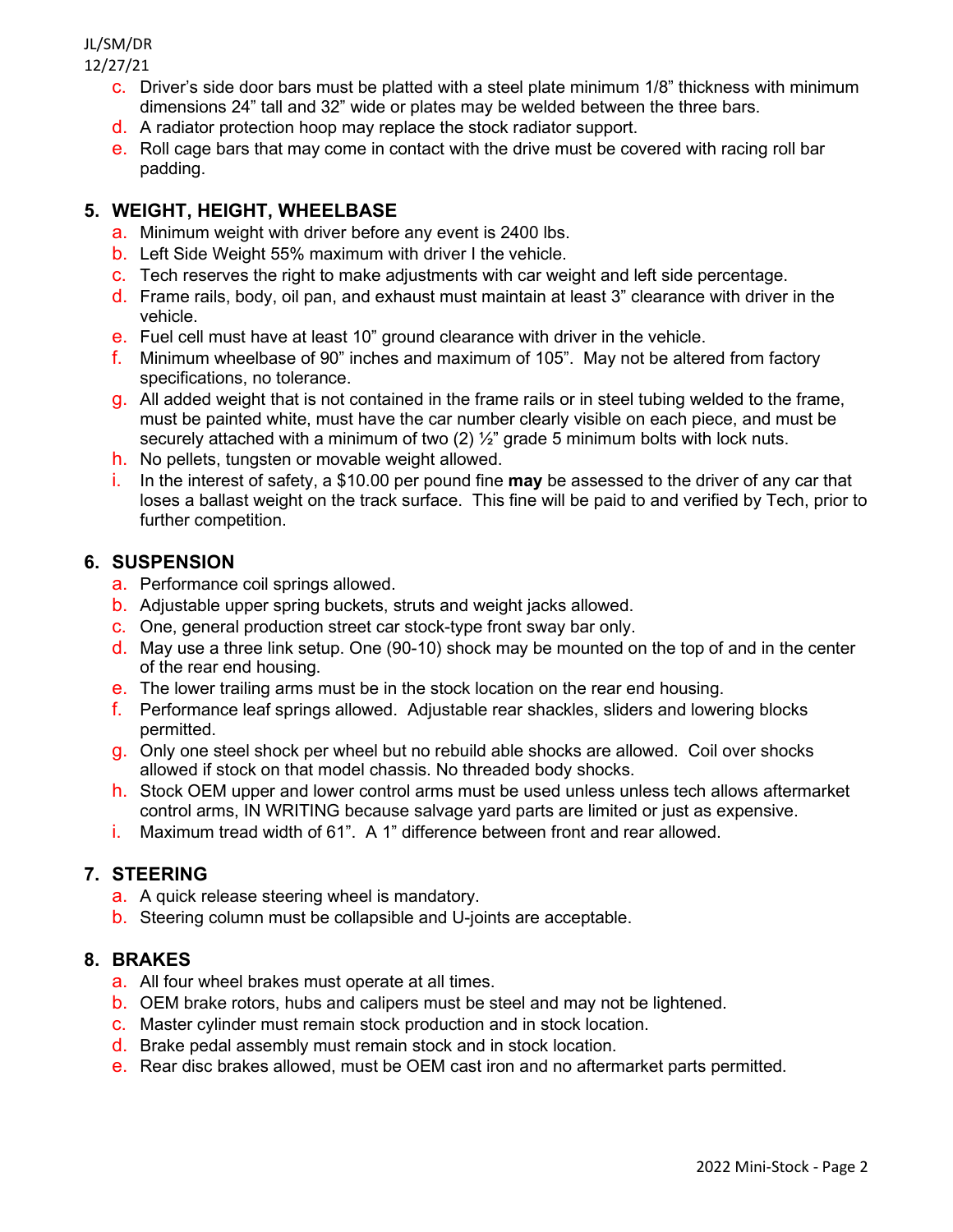#### 12/27/21

### **9. WHEELS**

- a. Steel wheels mandatory, maximum 7" wide and 13" in diameter.
- b. After-market steel racing wheels are recommended.
- c. Heavy duty 9/16" wheel studs are required.
- d. No air bleeds allowed.
- e. Wheel spacers permitted,  $\frac{1}{2}$ " maximum per wheel.

#### **10.TIRES**

- a. Tires must be purchased from the track. Tires may be 8" wide.
- b. No altering of the tires. If caught fines and penalties will be levied.
- c. May purchase 6 tires for the first event and may purchase 2 tires per event.

#### **11.DRIVE TRAIN**

- a. Only standard domestic type transmissions are permitted. All gears, including reverse, must operate. No aftermarket production transmissions are permitted. Automatic transmissions are allowed, must have an oil cooler and must be vented to a minimum of a 1 quart catch can.
- b. Performance OEM style clutches and multiple disc clutches are permitted.
- c. Only steel or aluminum flywheels permitted.
- d. Must install an approved heavy duty bell housing or approved shield.
- e. Steele drive shafts only, painted white and must have two drive shaft loops.
- f. Rear end must remain stock, in stock location, with stock suspension mounting points.
- g. Independent rear suspension allowed if OEM on chassis year, make and model.
- h. Rear end may be locked, limited slip, posi-traction or open. Floater rear ends are permitted.
- i. Ford 9" rear permitted and must be mounted exactly per OEM specification for year, make and model of chassis.

### **12.EXHAUST**

- a. Stock cast iron manifolds may be used and port matching or grinding is allowed.
- b. Aftermarket tubular headers with a 4" or less collector are allowed.
- c. Exhaust pipes must extend past driver and turn down or to the outside of the vehicle.
- d. Mufflers are recommended.

## **13.ENGINE COOLING SYSTEM**

- a. Radiator must be mounted in original location. Aluminum radiators are permitted but with no modification to hood allowed for radiator clearance.
- b. Radiator over-flow catch canister mandatory.
- c. Absolutely no antifreeze allowed at any time.
- d. Solid plastic or electric fans are permitted but must be mounted on the back side of the radiator.
- e. A fan shroud must be installed if an electric fan is not used.

# **14.ENGINE AND CAR ELECTRICAL SYSTEM**

- a. Aftermarket electronic ignition permitted. Must be stock type housing, gear driven and mounted in stock location. Performance electronic ignition components, performance ignition coils and dual point distributors are allowed. No crank trigger systems allowed unless OEM on that model engine.
- b. Starter must be mounted in stock location. High torque starters permitted. All cars must be able of starting under their own power or they will tag the field if a push is needed.
- c. Battery must be mounted in the driver's compartment and securely fastened in an approved 18 gauge steel container. No mounting in the fuel cell area.
- d. It is mandatory to have a master "On-Off" switch located in the cockpit of the car and easily reach by both the driver and safety crew.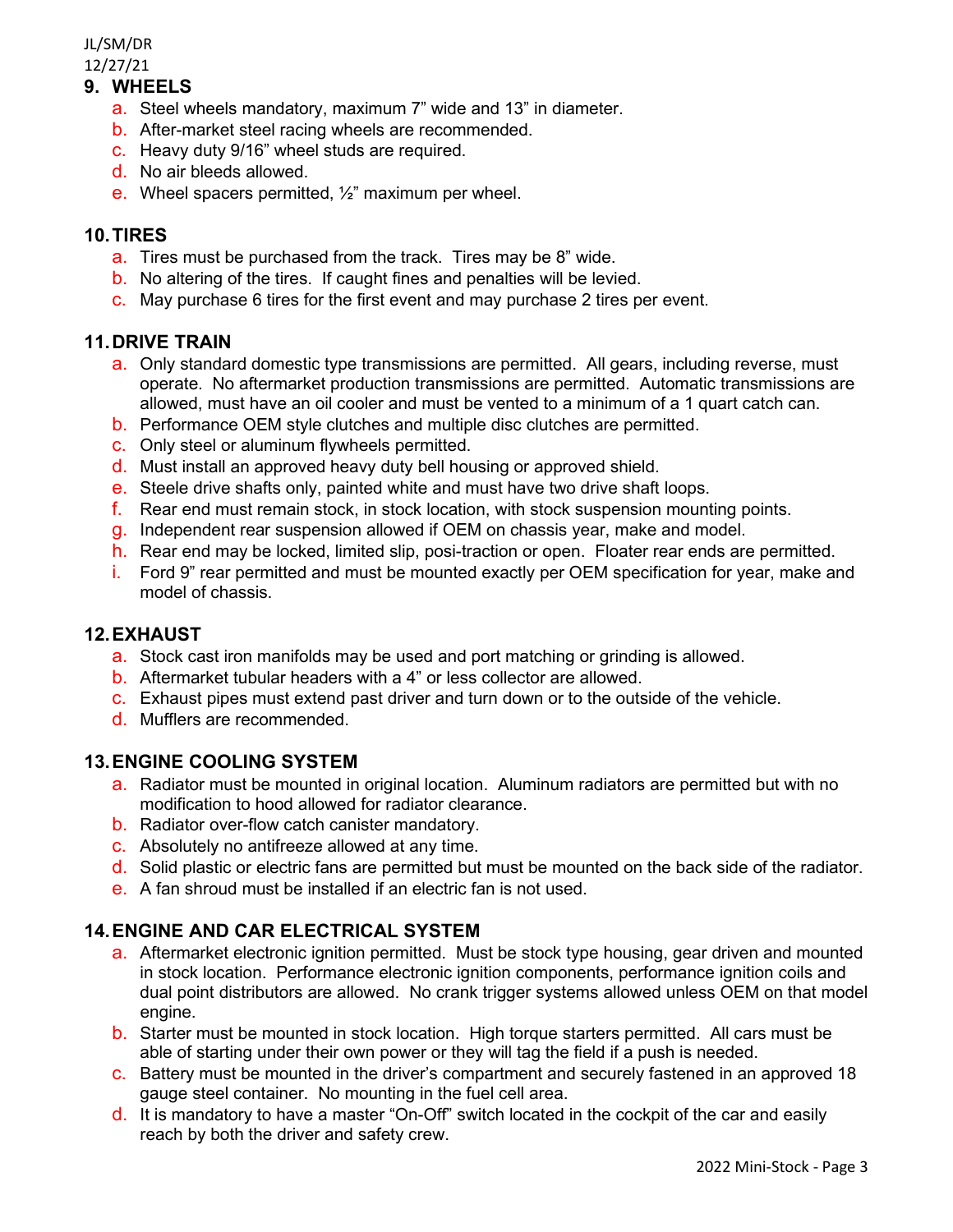12/27/21

## **15.GENERAL ENGINE REQUIREMENTS**

- a. Engines will be GM to GM, Ford to Ford, etc. and must remain in stock location.
- b. Performance steel engine mounts are permitted but if stock rubber mounts are used, then two (2) engine tie down chains must be installed from each side of the motor to the frame.
- c. Maximum engine displacement is 2550cc.
- d. Engine blocks must be of standard factory production with standard external measurements in all respects. Four cylinder and two rotors only. Aluminum blocks permitted.
- e. Fuel injection is allowed if standard for year, make and model of chassis and engine. OEM stock throttle body must be used. No exceptions.
- f. All cylinder heads must be OEM. No aftermarket head permitted.
- g. Internal polishing, porting and/or any other modifications are permitted.
- h. Aftermarket rocker arm covers, oil pans, water pumps and pulley's are allowed.
- i. Any cast manifold allowed. The mounting holes for the carburetor or adapter may be modified.
- j. Alterations to allow air to be introduced into the engine below the venturi are not permitted.
- $k.$  Any carburetor spacer or adapters are allowed but must not exceed two (2") inches in height.
- l. Carburetor must be a Holley 2300 Model # 7448, 350 CFM 2 barrel with casting and model numbers on the carburetor.
- m. Choke horn may be removed with a square mill cut.
- n. The butterflies may be drilled with one (1) idle hole each.
- o. The choke shaft and plate may be removed, but holes must be permanently filled.
- p. No polishing, grinding, coating or drilling of holes permitted in the body of the carburetor.
- q. Throttle shafts, butterflies, boosters and venturies must remain stock OEM.
- r. Screw in air bleeds are permitted.
- s. Butterfly screws may be replaced with pan head type screws.
- t. Venturi area must be as cast and not altered in any manner.
- u. Base plate cannot be altered in size, shape or finish.
- $\mathsf{v}$ . All vehicles must have a minimum of two (2) throttle return springs.
- w. Aftermarket air filter housing permitted. No tubes, funnels, or any device which may control the flow of air is permitted inside or outside of the air cleaner or between the air cleaner and carburetor. Must be used during all competition.

#### **Any carburetor modifications not specified in these rules will not be permitted.**

### **16.FUEL SYSTEM**

- a. A 15 gallon maximum capacity fuel cell encased in a container of no less than 22 gauge steel with a fuel cell vent pipe check valve is mandatory..
- b. Must be mounted in the center of the trunk area and as far forward as possible. Tie down straps must be at least 1/8" by 1" and go over the fuel cell and attached to the stock trunk/bed with a minimum 3/8"grade 5 bolts with large body washers under the trunk/bed floor. A minimum of four straps – 2 north and south and 2 east and west. Fuel cell must be completely sealed off from the driver's compartment with a minimum of 22 gauge steel.
- c. Rear protection for the fuel cell permitted inside trunk area.
- d. Gas lines through driver's compartment must be encased in steel tubing welded to front and rear fire walls and securely attached to the floor pan.
- e. Fuel pump must be in stock location and OEM type. OEM electric fuel pump is permitted but must have an oil pressure cut off switch to automatically stop the pump if the engine stops.
- f. Tech will reject any fuel cell, check valves which appear to be damaged, defective or do not function properly.

#### **17.FUEL**

a. Racing fuel must be purchased from TS directly. Competitors may be required to show a purchase receipt from TS for fuel on the race day. If no receipt is provided, winnings will be withheld until the fuel is tested and the costs of fuel testing will be deducted from the winnings.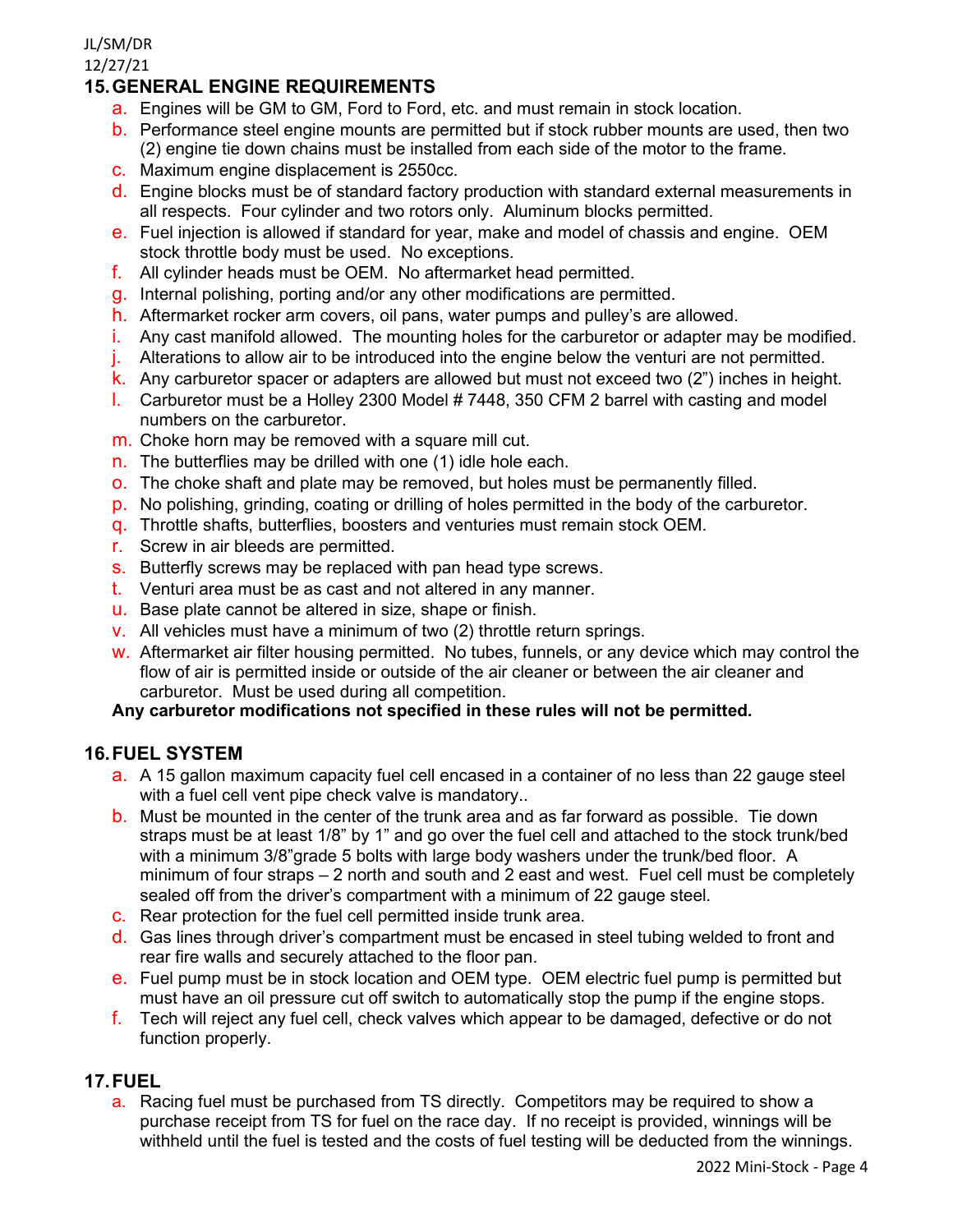12/27/21

- b. Racing fuel shall not be blended with any other additives, nitro compounds. No adding any other oxygen containing compounds. It is the competitor's responsibility to ensure that fuels are not mixed in previously used containers. You can mix pump gas and racing fuel.
- c. Pump gas may be bought from a gas station.
- d. Icing or cooling of fuel system will not be permitted in the pit or racing areas.
- e. Icing, Freon type chemicals, or refrigerants may not be used in or near the fuel system.
- f. Pressure systems will not be permitted.
- g. Any concealed pressure type containers, feed lines, or actuating mechanisms will not be allowed. Even if inoperable.
- h. Only 1 metal gasoline filter may be used between the fuel cell and the fuel pump. The location and size of the filter must be acceptable to TS officials.
- i. No nitrous oxide or additives of any kind allowed.

## **18.PERSONAL SAFETY EQUIPMENT**

- a. All safety equipment is the sole responsibility of the driver, not TUCSON SPEEDWAY, their agents, officials or corporate officers to ensure that his/her safety equipment is correctly installed, maintained, and properly used. Please refer to manufacturer installation and usage guide lines and adhere to them at all times.
- b. A professional racing seat is required. Approved seat must be made of .125 aluminum and manufactured specifically for auto racing. No fiberglass, plastic, or homemade seats.
- c. Seats must be securely bolted to a seat mount assembly that is an integral part of the roll Cage, FOUR BOLTS IN BOTTOM OF SEAT AND TWO IN SHOULDER AREA ATTACHED TO ROLL BAR. Seats must not be mounted to the floor.
- d. Seats must have a built-in padded headrest behind head.
- e. Padded rib protection and leg extensions are recommended.
- f. Each car must be equipped with an approved seat belt restraint system. SFI or FIA approved safety harness should not be less than three (3″) inches wide.
- g. The seat belt restraint system must be installed in accordance with the directions provided by the system supplier and/or manufacturer.
- h. The manufacturers label should not be located under the adjusting mechanism when the driver is buckled in the seat and has tightened the seat belts and shoulder harness. If the label is under the adjusting mechanism, the label should be removed or relocated in a manner that does not affect the integrity of the belt material. The date of manufacture should remain visible on the belts at all times.
- i. The driver must use the seat belt restraint system at all times on the race track, in accordance with the instructions and or recommendations of the system supplier and or manufacturer.
- j. IT IS THE RESPONSIBILITY OF THE DRIVER, NOT TRACK OFFICIALS, OR THE PROMOTER, TO ENSURE THAT HIS/HER SEAT BELT/ HEAD AND NECK RESTRAINT SYSTEMS AND ALL COMPONENTS ARE CORRECTLY INSTALLED, MAINTAINED AND PROPERLY USED. NOTE: Seat belts and shoulder harness must not be older than five (5) years.
- k. Driver's side window net is required and must be dated within five  $(5)$  years. Window net must be SFI/FIA approved and have dated tag by manufacturer. Net material must be a minimum of  $\frac{3}{4}$ " inch wide and have openings of at least 1" inch. Net must be equipped with a quick release device on the top left front corner. Any visible damage, fraying or sun damaged, may require replacement.
- l. SFI or FIA approved fire suit, gloves and racing shoes mandatory at all times.
- m. The driver should wear the helmet in accordance with the directions provided by the helmet supplier and or manufacturer. Any modification to the helmet for any purpose should not detract from its effectiveness.
- n. An approved Head and Neck restraint system is recommended. Neck collar is required.
- o. During race conditions, any crew member who steps into the car servicing area, if any, should wear a helmet.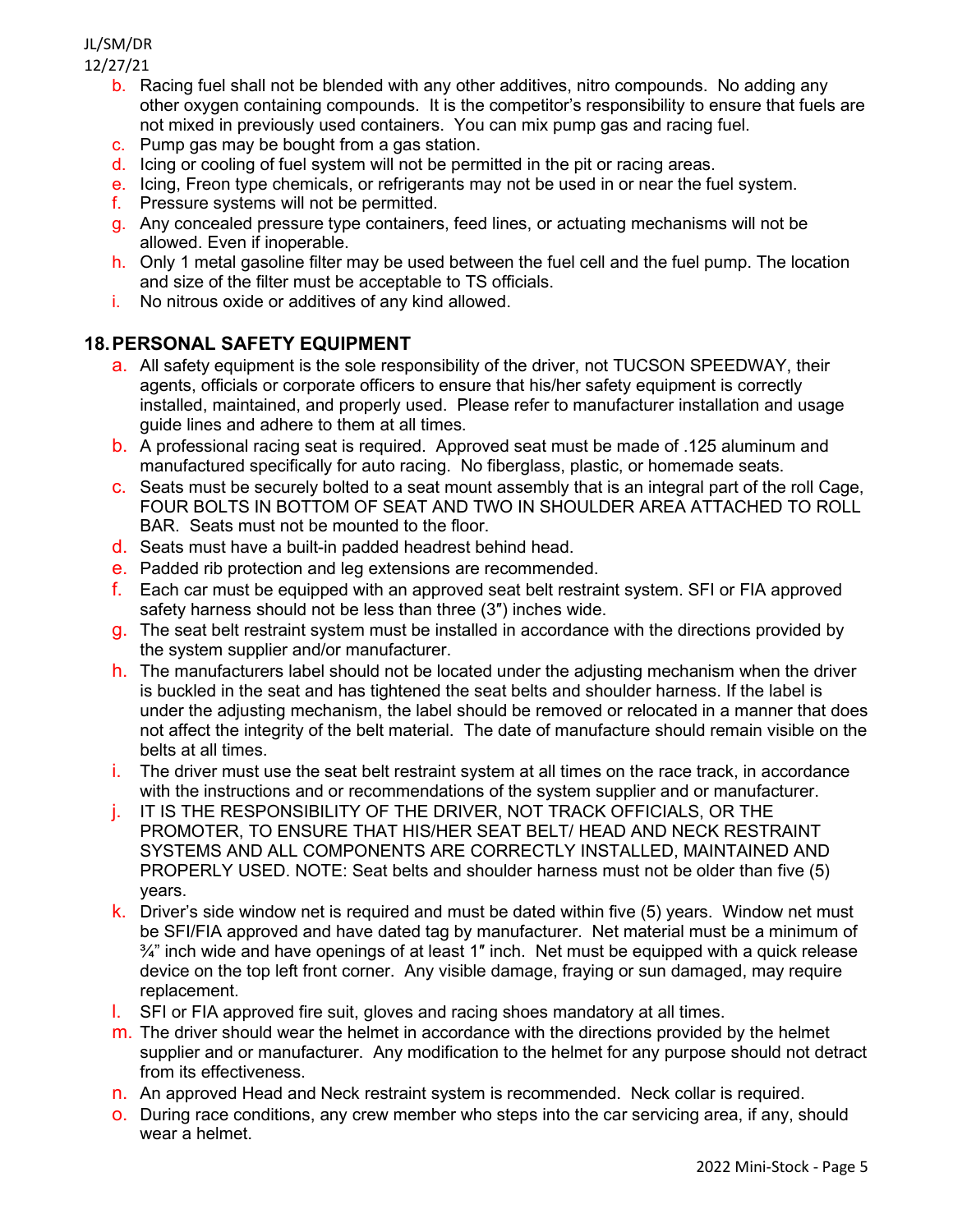#### JL/SM/DR 12/27/21

- p. During race conditions, any crew member involved in fueling the car should wear a full face helmet and a fire resistant head sock.
- q. IT IS THE RESPONSIBILITY OF THE DRIVER/CREW MEMBER NOT THE TRACK OFFICIALS OR THE PROMOTER TO ENSURE THAT HIS/HER HELMET IS APPROVED, CORRECTLY WORN, MAINTAINED, AND PROPERLY USED.
- r. Each driver must wear a fire-resistant uniform meeting the SFI 3.2A/5 specification.
- s. Each driver must also wear fire resistant accessories that effectively cover the remaining parts of the body. Shoes and gloves should meet the SFI 3.3 specification. It is recommended that underwear, head socks and socks meet the SFI 3.3 specification.
- t. During race conditions, any crew member who steps into the car servicing area should wear a fire-resistant uniform meeting the SFI 3.2A/1 specification as a minimum. A uniform meeting the SFI 3.2A/5 specification is recommended.
- u. IT IS THE RESPONSIBILITY OF THE DRIVER AND CREW MEMBER, NOT TRACK OFFICIALS, OR THE PROMOTER TO ENSURE THAT HE/SHE MAINTAINS, WEARS AND PROPERLY USES PROTECTIVE CLOTHING.
- v. Car must have a fully charged fire extinguisher, Halon 1211, ABC or equivalent type at least 2 lb. UL rating, with an operating pressure gauge, securely mounted to the right of the driver's seat, and readily accessible for use.
- w. All entrants must have a 10 lb. Halon 1211, ABC or equivalent fully charged fire extinguisher in their pit area.

## **19.IDENTIFICATION AND MARKING**

- a. Management reserves the right to assign or restrict the display of decals, identification and advertising deemed by the track officials to be in poor taste or otherwise detrimental to the betterment of the sport.
- b. Side numbers must be at least 18″ inches high and neatly lettered on both sides of the car.
- c. Roof numbers must be at least 24″ inches high and readable from the passenger side of the car.
- d. All numbers must be of a contrasting color to the area of the car on which they are displayed.
- e. Driver's full name must be a minimum of 3″ inches high on the left and right edge of the roof.
- f. Car owners must register choice of car number with track management prior to the start of the season.
- g. Management reserves the right to require a competitor to use a different number at any time to avoid duplication.
- h. Contingency sponsor and or Class sponsor decals and or patches must be in place to receive awards and prize money.
- i. Top 4" inches of the windshield is reserved by Management for a division sponsor.

### **20.COMMUNICATION**

- a. Two-way radios with a spotter or a RACeiver with one way communication from the tower is required.
- b. Spotters must also use a RACeiver to monitor communication from the tower.
- c. One car radio, one wiring harness and antenna only.
- d. During the event, start to finish, spotters must be in the designated location any time their car is on the race track.

### **21.ELECTRONICS**

- a. Transponders for automatic lap scoring/timing is required and must be mounted on the right side of the vehicle no higher than 12" from the ground in the rear suspension area.
- b. On-board computers, traction control devices, automated electronics, telemetry devices, other than those issued or approved by track management, or digital readout gauges will not be permitted without written approval.
- c. Microprocessors or electronic memory chips will not be permitted.